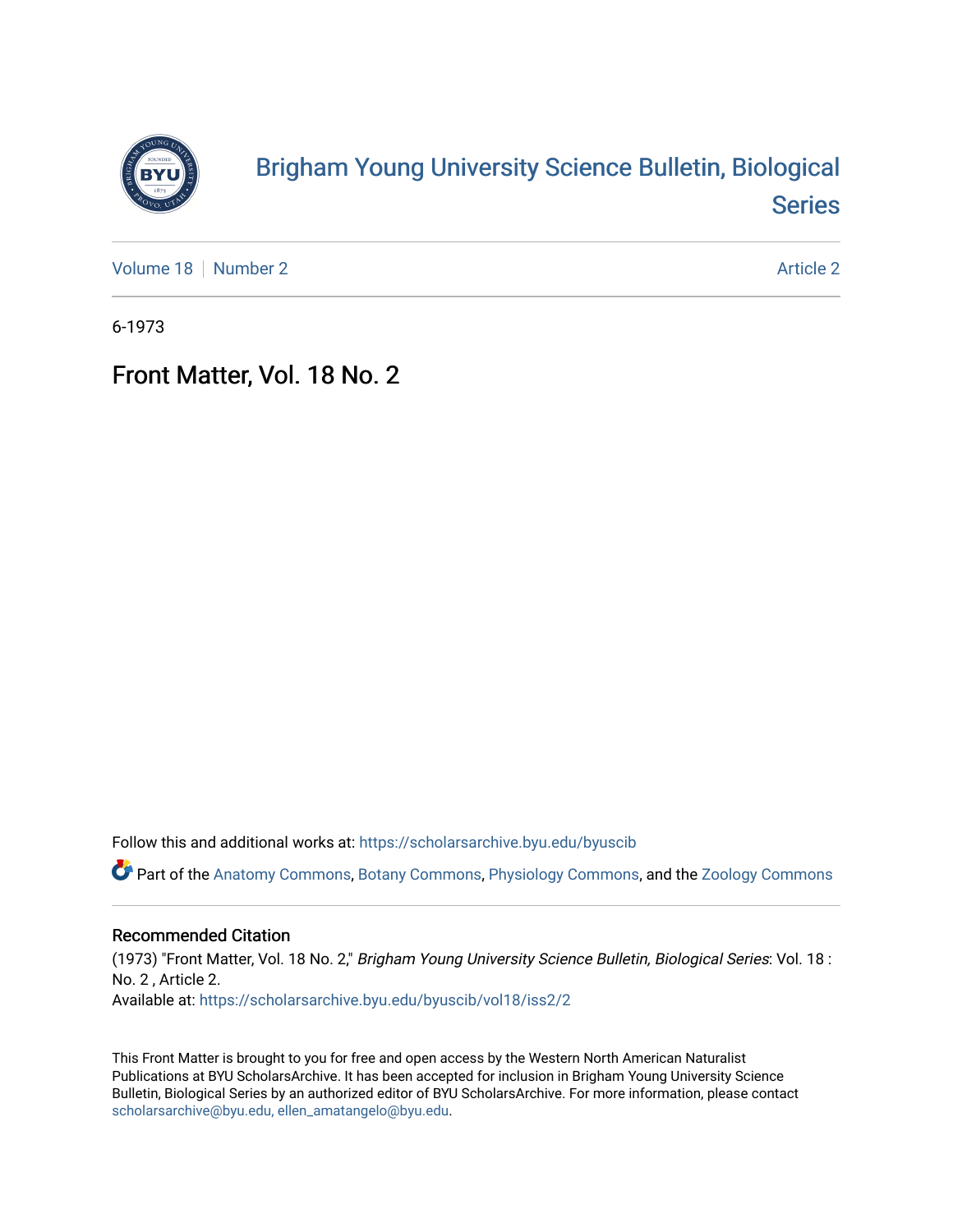$S - N + - f(r - \sqrt{c})$ 

## **Brigham Young University Science Bulletin**

MUS. COMP. ZOOL Nd BRARY NOV 5 1973

**LIARVARD COLOGICAL SURVEY OF THE ALGAE OF** HUNTINGTON CANYON, UTAH

by

Lorin E. Squires Samuel R. Rushforth Carol J. Endsley



**BIOLOGICAL SERIES - VOLUME XVIII, NUMBER 2** JUNE 1973/ISSN 0068-1024